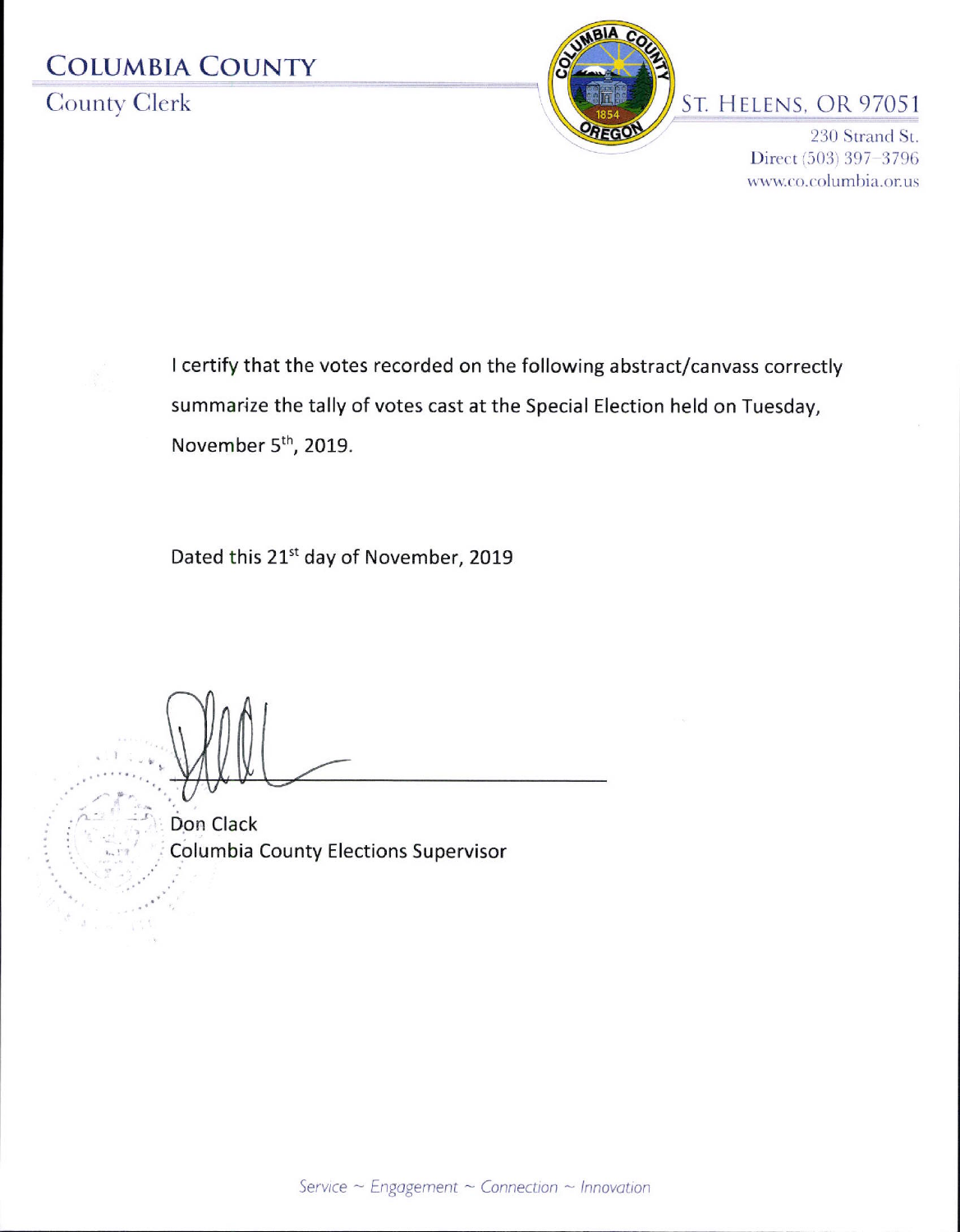SUMMARY REPORT Columbia County, Oregon Final Results

Run Date: 11/20/19 03:32 PM Special Election Certified November 5, 2019 Special Election Columbia County, Oregon

|                                                                                                                                                                                                                                                                                                     |                                              |                      |                                   |                                   | <b>VOTES</b>           | <b>PERCENT</b> |
|-----------------------------------------------------------------------------------------------------------------------------------------------------------------------------------------------------------------------------------------------------------------------------------------------------|----------------------------------------------|----------------------|-----------------------------------|-----------------------------------|------------------------|----------------|
| PRECINCTS COUNTED (OF 33).                                                                                                                                                                                                                                                                          |                                              |                      |                                   |                                   | 33                     | 100            |
| REGI STERED VOTERS - TOTAL.                                                                                                                                                                                                                                                                         |                                              |                      |                                   |                                   | 38, 481                |                |
| BALLOTS CAST - TOTAL.                                                                                                                                                                                                                                                                               |                                              |                      |                                   |                                   | 12, 935                |                |
| <b>BALLOTS CAST - BLANK.</b>                                                                                                                                                                                                                                                                        | $\ddot{\phantom{a}}$                         | $\sim 100$           |                                   | $\mathcal{L}^{\mathcal{L}}$       | 4                      | 0.03           |
| VOTER TURNOUT - TOTAL                                                                                                                                                                                                                                                                               | $\ddot{\phantom{a}}$                         |                      | $\mathcal{L} = \mathcal{L}$       | $\mathbf{L}^{\text{max}}$         |                        | 33.61          |
| VOTER TURNOUT - BLANK                                                                                                                                                                                                                                                                               | $\sim$                                       | $\sim$ $\sim$        |                                   |                                   |                        | 0.01           |
|                                                                                                                                                                                                                                                                                                     |                                              |                      |                                   |                                   |                        |                |
| 5-277 Columbia County Rider Transit Service District<br>(VOTE FOR)<br>1                                                                                                                                                                                                                             |                                              |                      |                                   |                                   |                        |                |
| Yes.<br>$\mathcal{A}^{\mathcal{A}}$ , $\mathcal{A}^{\mathcal{A}}$ , $\mathcal{A}^{\mathcal{A}}$ , $\mathcal{A}^{\mathcal{A}}$                                                                                                                                                                       |                                              |                      |                                   |                                   | 4,724                  | 36.65          |
| No. $\cdot$ $\cdot$ $\cdot$ $\cdot$ $\cdot$<br>$\mathbf{L}^{\text{max}}$                                                                                                                                                                                                                            | $\sim$                                       |                      |                                   |                                   | 8, 167                 | 63.35          |
| Over Votes.                                                                                                                                                                                                                                                                                         |                                              |                      |                                   |                                   | $\mathbf{0}$           |                |
| Under Votes.<br>$\overline{a}$                                                                                                                                                                                                                                                                      |                                              |                      |                                   |                                   | 28                     |                |
|                                                                                                                                                                                                                                                                                                     |                                              |                      |                                   |                                   |                        |                |
| 5-275 City of Scappoose<br>$(VOTE FOR)$ 1<br>Yes.<br>and the contract of the contract of the<br>No.<br>$\mathbf{r}$ , and $\mathbf{r}$ , and $\mathbf{r}$ , and $\mathbf{r}$<br>Over Votes.<br>$\cdot$ $\cdot$ $\cdot$<br>Under Votes.<br>$\mathbf{r}$ , $\mathbf{r}$ , $\mathbf{r}$ , $\mathbf{r}$ | $\ddot{\phantom{a}}$                         | $\ddot{\phantom{a}}$ | $\ddot{\phantom{a}}$<br>$\bullet$ | $\ddot{\phantom{a}}$<br>$\bullet$ | 1,053<br>937<br>0<br>4 | 52.91<br>47.09 |
| 26-206 Sauvie Island Fire #30JT<br>$(VOTE FOR)$ 1                                                                                                                                                                                                                                                   |                                              |                      |                                   |                                   |                        |                |
| Yes<br>$\sim 10^{11}$ km s $^{-1}$<br>$\mathbf{r}$<br>$\ddot{\phantom{a}}$                                                                                                                                                                                                                          |                                              |                      |                                   |                                   | 15                     | 88.24          |
| No.<br>$\sim$<br>$\ddot{\phantom{a}}$                                                                                                                                                                                                                                                               |                                              |                      |                                   |                                   | $\boldsymbol{2}$       | 11.76          |
| Over Votes.<br>$\mathbf{L}$<br>$\mathbf{L}$                                                                                                                                                                                                                                                         |                                              |                      |                                   |                                   | $\Omega$               |                |
| Under Votes.<br>$\sim$ $\sim$ $\sim$                                                                                                                                                                                                                                                                | $\mathbf{r}$                                 | $\overline{a}$       |                                   |                                   | $\Omega$               |                |
| 5-276 Rainier Cemetery Maintenance District<br>(VOTE FOR)<br>1                                                                                                                                                                                                                                      |                                              |                      |                                   |                                   |                        |                |
| <b>Yes</b><br>$\mathcal{A}=\mathcal{A}=\mathcal{A}=\mathcal{A}$                                                                                                                                                                                                                                     |                                              |                      |                                   |                                   | 1,025                  | 41.15          |
| No.<br>the contract of the contract of<br>$\ddot{\phantom{a}}$<br>$\ddot{\phantom{a}}$                                                                                                                                                                                                              | $\ddot{\phantom{a}}$                         |                      |                                   |                                   | 1,466                  | 58.85          |
| Over Votes.<br>$\ddot{\phantom{a}}$                                                                                                                                                                                                                                                                 | $\ddot{\phantom{0}}$<br>$\ddot{\phantom{a}}$ |                      |                                   |                                   | $\mathbf{1}$           |                |
| Under Votes.                                                                                                                                                                                                                                                                                        |                                              |                      |                                   |                                   | 7                      |                |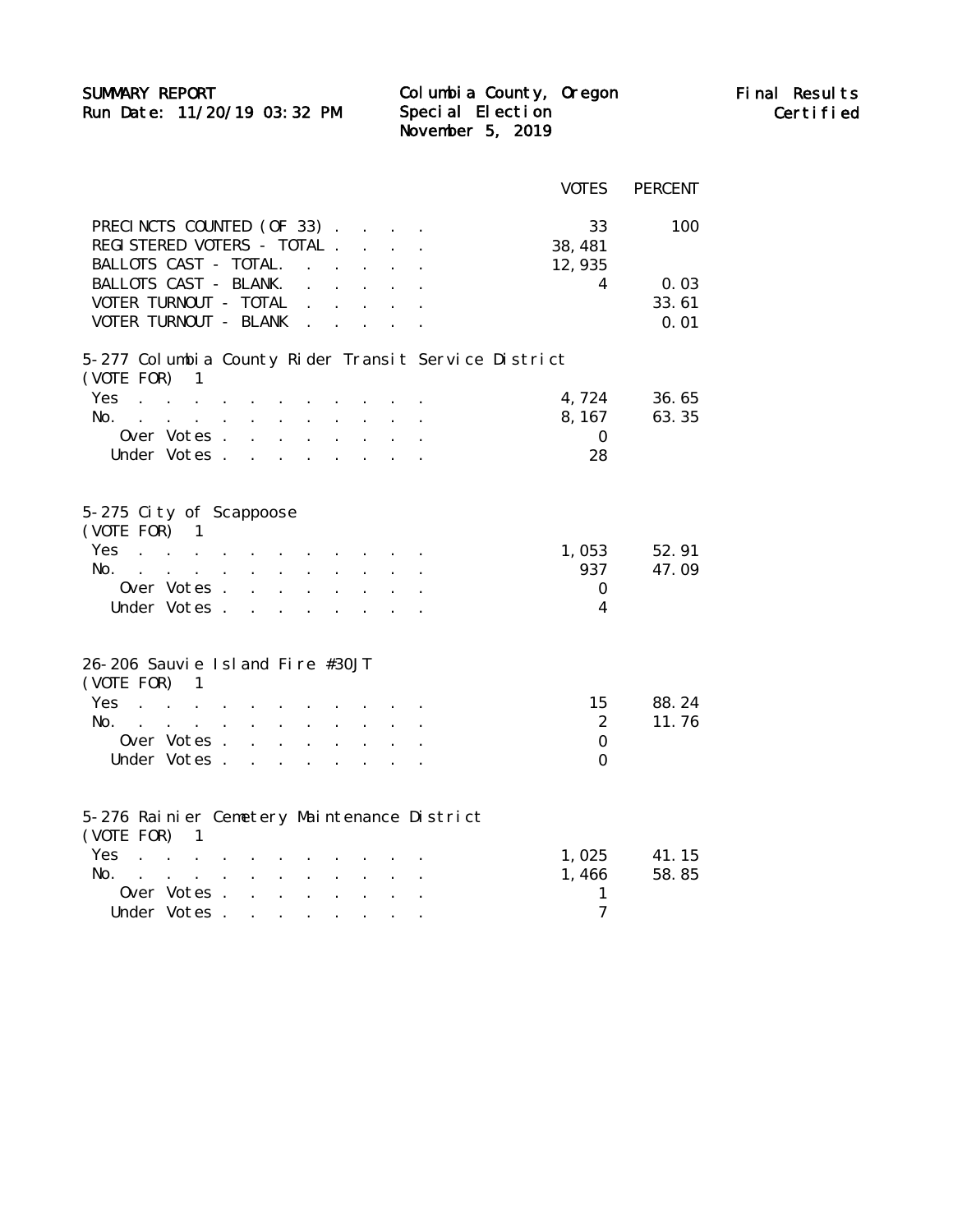### NUMBERED KEY CANVASS Final Results

#### Run Date: 11/20/19 03:33 PM Special Election November 5, 2019 Special Election Columbia County, Oregon

|  |                                                     |        | TOTAL PERCENT |
|--|-----------------------------------------------------|--------|---------------|
|  | $1 = REGISTERED VOTERS - TOTAL$                     | 38.481 |               |
|  | $2 = \text{BAI.0TS} \text{ CAST} - \text{TOTAI}.$   | 12.935 |               |
|  | $3 = \text{BAI J.OTS} \text{ CAST} - \text{BI.ANK}$ |        |               |
|  | $4 = VOTER TURNOUT - TOTAL$                         |        | 33.61         |

| Number |    | Precinct Name      | $\mathbf{1}$ | $\boldsymbol{2}$ | 3                | 4     |
|--------|----|--------------------|--------------|------------------|------------------|-------|
| 0001   | 01 | City of Clatskanie | 1223         | 365              | $\bf{0}$         | 29.84 |
| 0004   | 04 | N Clatskanie       | 790          | 259              | $\bf{0}$         | 32.78 |
| 0005   | 05 | S Clatskanie       | 714          | 239              | $\bf{0}$         | 33.47 |
| 0006   | 06 | Del ena            | 1453         | 525              | $\Omega$         | 36.13 |
| 0008   | 08 | Gobl <sub>e</sub>  | 925          | 297              | $\bf{0}$         | 32.11 |
| 0010   | 10 | Milton             | 1010         | 418              | $\mathbf{0}$     | 41.39 |
| 0012   | 12 | McNulty            | 1272         | 466              | $\bf{0}$         | 36.64 |
| 0014   | 14 | Qui ncy            | 558          | 237              | $\bf{0}$         | 42.47 |
| 0015   | 15 | City of Rainier    | 1398         | 432              | $\bf{0}$         | 30.9  |
| 0017   | 17 | W Rainier          | 625          | 146              | $\mathbf{0}$     | 23.36 |
| 0018   | 18 | E Rainier          | 217          | 84               | $\bf{0}$         | 38.71 |
| 0019   | 19 | S Warren           | 1126         | 440              | $\mathbf{1}$     | 39.08 |
| 0020   | 20 | N Warren           | 797          | 345              | $\bf{0}$         | 43.29 |
| 0021   | 21 | City of St Helens  | 3248         | 839              | $\bf{0}$         | 25.83 |
| 0024   | 24 | City of St Helens  | 3083         | 761              | $\bf{0}$         | 24.68 |
| 0026   | 26 | City of St Helens  | 3181         | 881              | $\mathbf{1}$     | 27.7  |
| 0031   | 31 | City of Scappoose  | 886          | 352              | $\bf{0}$         | 39.73 |
| 0032   | 32 | City of Scappoose  | 2767         | 1080             | $\bf{0}$         | 39.03 |
| 0034   | 34 | City of Scappoose  | 1615         | 562              | $\bf{0}$         | 34.8  |
| 0035   | 35 | SE Scappoose       | 1406         | 516              | $\mathbf{0}$     | 36.7  |
| 0036   | 36 | Canyon             | 501          | 209              | $\mathbf{0}$     | 41.72 |
| 0038   | 38 | <b>W</b> Scappoose | 614          | 271              | $\bf{0}$         | 44.14 |
| 0039   | 39 | Sauvie Island      | 63           | 17               | $\bf{0}$         | 26.98 |
| 0040   | 40 | Yankton            | 1256         | 474              | $\Omega$         | 37.74 |
| 0041   | 41 | City of Vernonia   | 1724         | 429              | $\mathbf{0}$     | 24.88 |
| 0044   | 44 | Rural Vernonia     | 961          | 331              | $\mathbf{1}$     | 34.44 |
| 0046   | 46 | Api ary            | 850          | 287              | $\Omega$         | 33.76 |
| 0047   | 47 | Chapman            | 1050         | 398              | $\bf{0}$         | 37.9  |
| 0048   | 48 | S Deer Island      | 482          | 159              | $\bf{0}$         | 32.99 |
| 0049   | 49 | N Deer Island      | 672          | 263              | $\bf{0}$         | 39.14 |
| 0050   | 50 | City of Prescott   | 57           | 16               | $\Omega$         | 28.07 |
| 0051   | 51 | Mi st              | 375          | 128              | $\boldsymbol{0}$ | 34.13 |
| 0053   | 53 | Columbia City      | 1582         | 709              | $\mathbf{1}$     | 44.82 |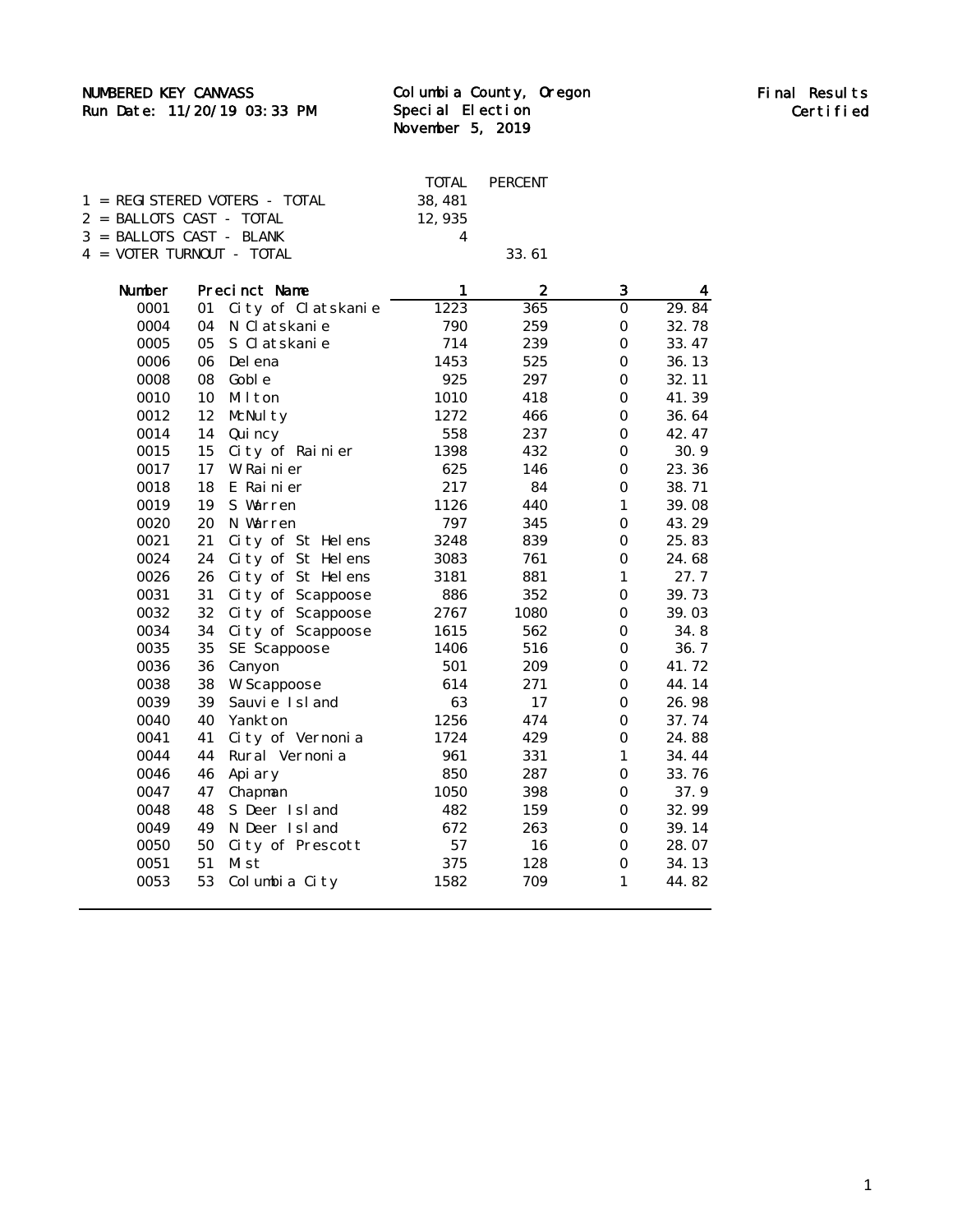November 5, 2019 Special Election

#### 5-277 Formation of Columbia County Rider Transit Service District

Columbia County Rider Transit Service District (VOTE FOR) 1

|           |                                   |    |                    | VOTES        | <b>PERCENT</b>   |          |                  |
|-----------|-----------------------------------|----|--------------------|--------------|------------------|----------|------------------|
| $1 = Yes$ |                                   |    |                    | 4,724        | 36.65            |          |                  |
| $2 = No$  |                                   |    |                    | 8, 167       | 63.35            |          |                  |
|           | 3 = OVER VOTES<br>4 = UNDER VOTES |    | $\bf{0}$           |              |                  |          |                  |
|           |                                   |    | 28                 |              |                  |          |                  |
|           | Number                            |    | Precinct Name      | $\mathbf{1}$ | $\boldsymbol{2}$ | 3        | 4                |
|           | 0001                              | 01 | City of Clatskanie | 149          | 216              | $\Omega$ | $\Omega$         |
|           | 0004                              | 04 | N Clatskanie       | 97           | 162              | $\bf{0}$ | 0                |
|           | 0005                              | 05 | S Clatskanie       | 64           | 175              | $\bf{0}$ | $\bf{0}$         |
|           | 0006                              | 06 | Del ena            | 129          | 394              | 0        | $\boldsymbol{2}$ |
|           | 0008                              | 08 | Gobl e             | 61           | 236              | $\bf{0}$ | $\bf{0}$         |
|           | 0010                              | 10 | Milton             | 136          | 282              | 0        | $\bf{0}$         |
|           | 0012                              | 12 | McNulty            | 160          | 306              | $\Omega$ | $\bf{0}$         |
|           | 0014                              | 14 | Qui ncy            | 80           | 156              | $\bf{0}$ | $\mathbf{1}$     |
|           | 0015                              | 15 | City of Rainier    | 170          | 260              | $\Omega$ | $\boldsymbol{2}$ |
|           | 0017                              | 17 | W Rainier          | 56           | 89               | $\bf{0}$ | $\mathbf{1}$     |
|           | 0018                              | 18 | E Rainier          | 36           | 48               | $\Omega$ | $\bf{0}$         |
|           | 0019                              | 19 | S Warren           | 163          | 276              | 0        | $\mathbf{1}$     |
|           | 0020                              | 20 | N Warren           | 101          | 244              | $\bf{0}$ | $\bf{0}$         |
|           | 0021                              | 21 | City of St Helens  | 381          | 458              | 0        | $\bf{0}$         |
|           | 0024                              | 24 | City of St Helens  | 329          | 432              | $\bf{0}$ | $\bf{0}$         |
|           | 0026                              | 26 | City of St Helens  | 351          | 529              | 0        | $\mathbf{1}$     |
|           | 0031                              | 31 | City of Scappoose  | 114          | 236              | $\bf{0}$ | $\boldsymbol{2}$ |
|           | 0032                              | 32 | City of Scappoose  | 406          | 668              | 0        | $\boldsymbol{6}$ |
|           | 0034                              | 34 | City of Scappoose  | 206          | 351              | $\bf{0}$ | $\overline{5}$   |
|           | 0035                              | 35 | SE Scappoose       | 223          | 293              | 0        | 0                |
|           | 0036                              | 36 | Canyon             | 77           | 132              | $\bf{0}$ | $\bf{0}$         |
|           | 0038                              | 38 | <b>W</b> Scappoose | 91           | 180              | 0        | $\bf{0}$         |
|           | 0039                              | 39 | Sauvie Island      | 10           | 6                | $\bf{0}$ | $\mathbf{1}$     |
|           | 0040                              | 40 | Yankton            | 179          | 295              | $\bf{0}$ | $\bf{0}$         |
|           | 0041                              | 41 | City of Vernonia   | 154          | 275              | $\Omega$ | $\bf{0}$         |
|           | 0044                              | 44 | Rural Vernonia     | 97           | 233              | $\bf{0}$ | $\mathbf{1}$     |
|           | 0046                              | 46 | Api ary            | 82           | 204              | $\Omega$ | $\mathbf{1}$     |
|           | 0047                              | 47 | Chapman            | 136          | 262              | $\bf{0}$ | $\bf{0}$         |
|           | 0048                              | 48 | S Deer Island      | 53           | 106              | $\bf{0}$ | $\bf{0}$         |
|           | 0049                              | 49 | N Deer Island      | 74           | 186              | 0        | 3                |
|           | 0051                              | 51 | Mi st              | 40           | 88               | $\bf{0}$ | $\bf{0}$         |
|           | 0053                              | 53 | Columbia City      | 319          | 389              | 0        | 1                |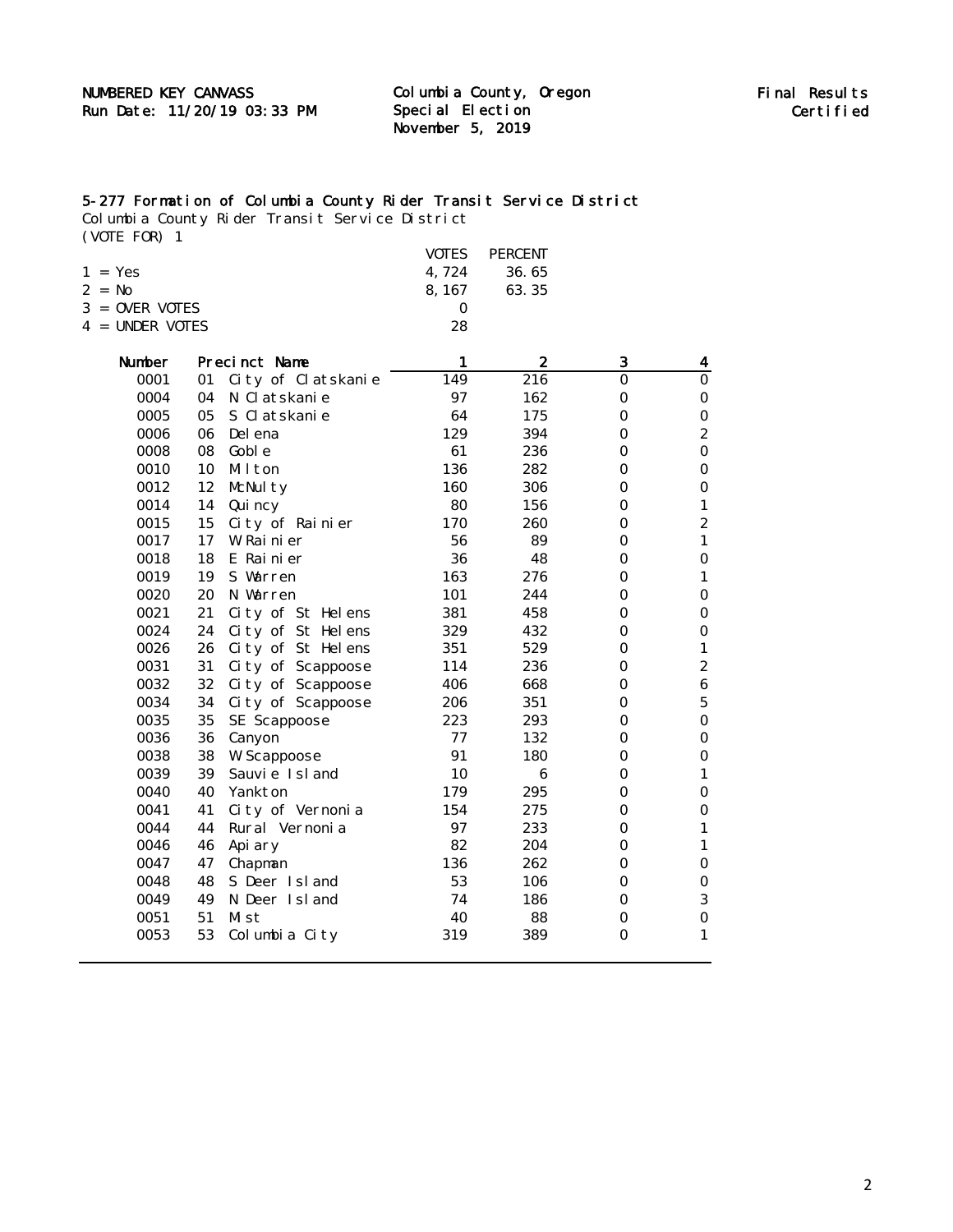November 5, 2019 Special Election

## 5-275 3 cent fuel tax for repairs, traffic safety projects

City of Scappoose (VOTE FOR) 1

|                   |                         | VOTES    | <b>PERCENT</b> |   |   |
|-------------------|-------------------------|----------|----------------|---|---|
| $1 = Yes$         |                         | 1,053    | 52.91          |   |   |
| $2 = No$          |                         | 937      | 47.09          |   |   |
| $3 =$ OVER VOTES  |                         | $\Omega$ |                |   |   |
| $4 =$ UNDER VOTES |                         | 4        |                |   |   |
| Number            | Precinct Name           |          | 2              | 3 |   |
| 0031              | City of Scappoose<br>31 | 177      | 175            | O | 0 |
|                   |                         |          |                |   |   |
| 0032              | 32 City of Scappoose    | 553      | 526            | 0 |   |
|                   |                         |          |                |   |   |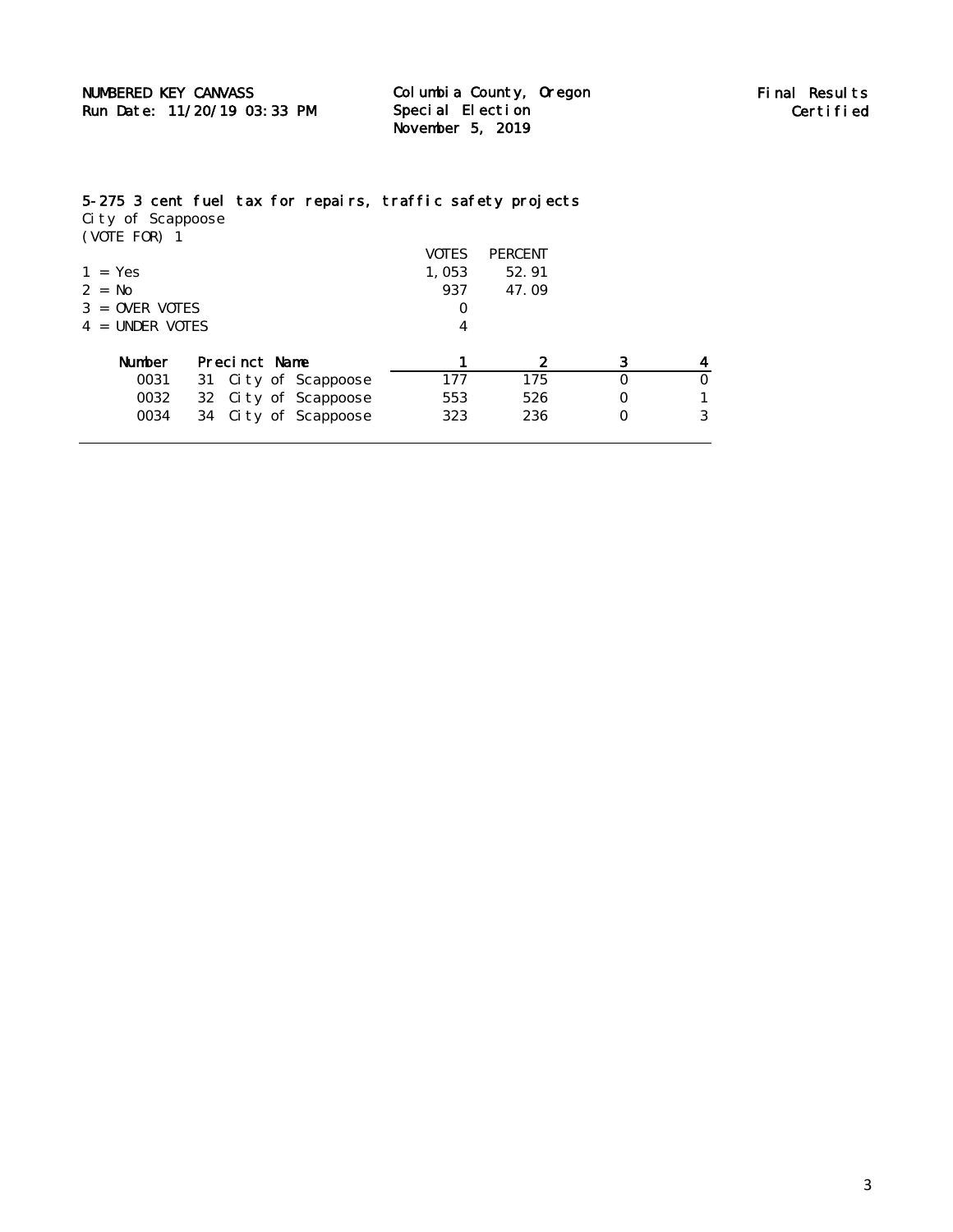| <b>NUMBERED KEY CANVASS</b> | Columbia County, Oregon | Final Results |
|-----------------------------|-------------------------|---------------|
| Run Date: 11/20/19 03:33 PM | Special Election        | Certified     |
|                             | November 5, 2019        |               |

### 26-206 Sauvie Island Fire #30JT

Continuation of Five-Year Local Option Levy for General Operating Purposes (VOTE FOR) 1

|                   |                  | VOTES        | <b>PERCENT</b> |   |  |
|-------------------|------------------|--------------|----------------|---|--|
| $1 = Yes$         |                  | 15           | 88.24          |   |  |
| $2 = No$          |                  | $\mathbf{2}$ | 11.76          |   |  |
| $3 =$ OVER VOTES  |                  | 0            |                |   |  |
| $4 =$ UNDER VOTES |                  | 0            |                |   |  |
| Number            | Precinct Name    |              | 2              | 3 |  |
| 0039              | 39 Sauvie Island | 15           | 2              |   |  |